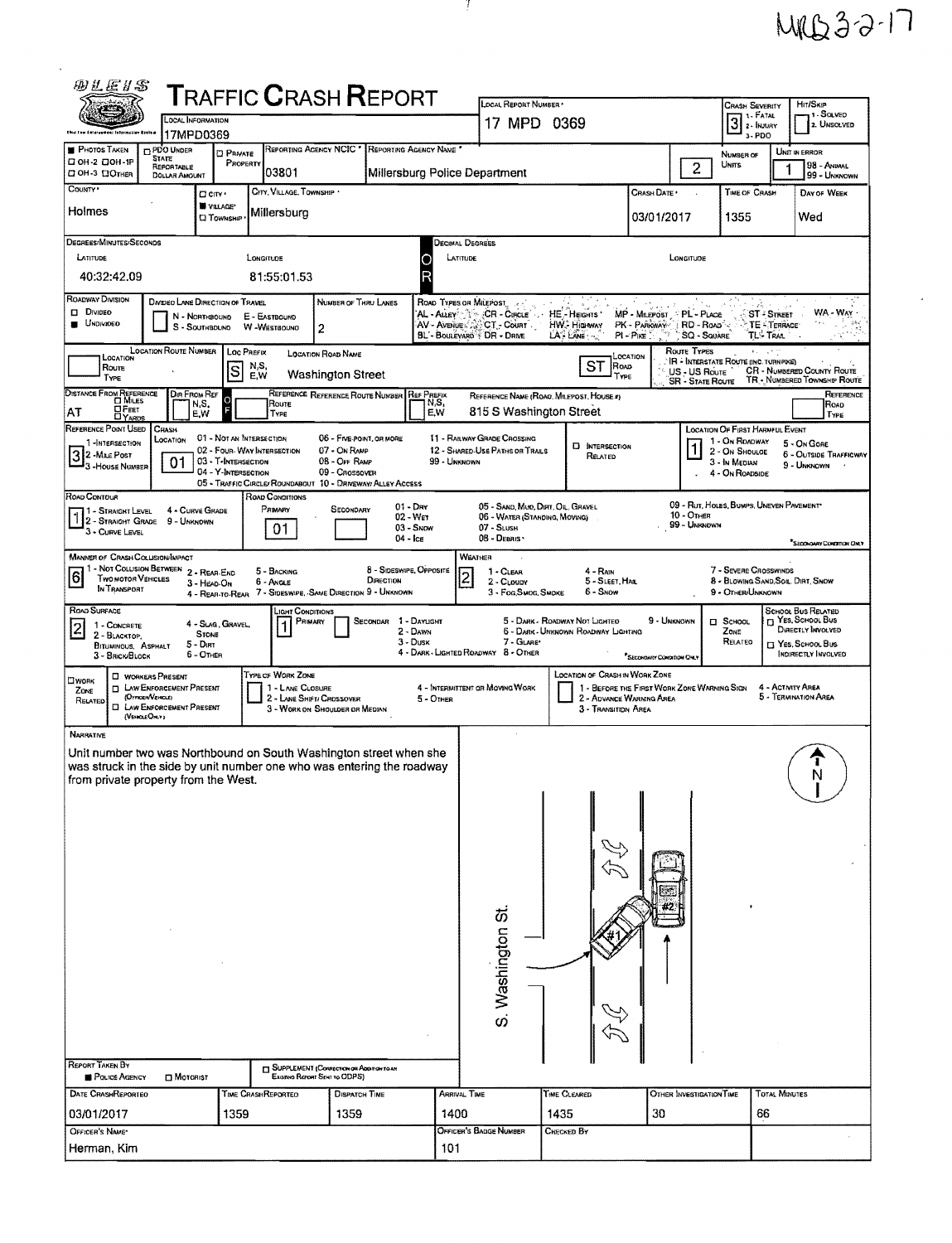| 细丝细分器                                                                     |                           | Unit                                                                                               |                                                         |                                                                                |                                                                                |                                                                                                                                                         |                                                                                           |                                                                               |                                      |                                             |                                                                                                |                                                                                                                        |                                                                                   |                                                                                   |             |  |  |
|---------------------------------------------------------------------------|---------------------------|----------------------------------------------------------------------------------------------------|---------------------------------------------------------|--------------------------------------------------------------------------------|--------------------------------------------------------------------------------|---------------------------------------------------------------------------------------------------------------------------------------------------------|-------------------------------------------------------------------------------------------|-------------------------------------------------------------------------------|--------------------------------------|---------------------------------------------|------------------------------------------------------------------------------------------------|------------------------------------------------------------------------------------------------------------------------|-----------------------------------------------------------------------------------|-----------------------------------------------------------------------------------|-------------|--|--|
|                                                                           |                           |                                                                                                    |                                                         |                                                                                |                                                                                |                                                                                                                                                         |                                                                                           |                                                                               |                                      |                                             | LOCAL REPORT NUMBER<br>17 MPD 0369                                                             |                                                                                                                        |                                                                                   |                                                                                   |             |  |  |
| UNIT NUMBER                                                               |                           | OWNER NAME: LAST, FIRST, MIDDLE ( C) SAME AS DRIVER )                                              |                                                         |                                                                                |                                                                                |                                                                                                                                                         |                                                                                           |                                                                               | <b>OWNER PHONE NUMBER</b>            |                                             |                                                                                                | <b>DAMAGE SCALE</b>                                                                                                    |                                                                                   | <b>DAMAGE AREA</b>                                                                |             |  |  |
| 1                                                                         |                           | Schofield, Winona, C                                                                               |                                                         |                                                                                | 304-643-5025                                                                   |                                                                                                                                                         |                                                                                           | 2                                                                             |                                      | FRONT                                       |                                                                                                |                                                                                                                        |                                                                                   |                                                                                   |             |  |  |
| OWNER ADDRESS: CITY, STATE, ZIP<br>SAME AS DRIVER )                       |                           |                                                                                                    |                                                         |                                                                                |                                                                                |                                                                                                                                                         |                                                                                           |                                                                               |                                      |                                             |                                                                                                | 1 - NONE                                                                                                               |                                                                                   |                                                                                   |             |  |  |
| 919 Pearl Street, Harrisville, WV, 26362<br>LP STATE LICENSE PLATE NUMBER |                           |                                                                                                    |                                                         |                                                                                |                                                                                |                                                                                                                                                         |                                                                                           |                                                                               |                                      |                                             |                                                                                                |                                                                                                                        | o                                                                                 |                                                                                   |             |  |  |
|                                                                           |                           |                                                                                                    |                                                         |                                                                                |                                                                                | <b>VEHICLE IDENTIFICATION NUMBER</b>                                                                                                                    |                                                                                           |                                                                               |                                      |                                             | # Occupants                                                                                    | $2 -$ Minon                                                                                                            |                                                                                   |                                                                                   |             |  |  |
| wv<br><b>VEHICLE YEAR</b>                                                 | 1JZ541                    |                                                                                                    |                                                         |                                                                                | 3D4PH5FVSAT109679<br>VEHICLE COLOR                                             |                                                                                                                                                         |                                                                                           |                                                                               |                                      |                                             | 2                                                                                              | 3 - FUNCTIONAL                                                                                                         |                                                                                   | O<br>а                                                                            |             |  |  |
| 2010                                                                      |                           | <b>VEHICLE MAKE</b><br>Dodge                                                                       |                                                         |                                                                                | <b>VEHICLE MODEL</b><br>Journey                                                |                                                                                                                                                         |                                                                                           |                                                                               | GLD                                  |                                             |                                                                                                | 4 - DISABLING                                                                                                          |                                                                                   |                                                                                   |             |  |  |
| PROOF OF<br><b>INSURANCE</b>                                              |                           | INSURANCE COMPANY                                                                                  |                                                         |                                                                                | POLICY NUMBER                                                                  |                                                                                                                                                         |                                                                                           | TOWED BY                                                                      |                                      |                                             |                                                                                                |                                                                                                                        | 9 - UNKNOWN                                                                       | □<br>O                                                                            | □           |  |  |
| SHOWN                                                                     | Hartford                  |                                                                                                    |                                                         |                                                                                |                                                                                | 55THH752494269050                                                                                                                                       |                                                                                           |                                                                               |                                      |                                             |                                                                                                |                                                                                                                        |                                                                                   |                                                                                   |             |  |  |
|                                                                           |                           | CARRIER NAME, AODRESS, CITY, STATE, ZIP                                                            |                                                         |                                                                                |                                                                                |                                                                                                                                                         |                                                                                           |                                                                               |                                      |                                             |                                                                                                |                                                                                                                        |                                                                                   | <b>CARRIER PHONE</b>                                                              |             |  |  |
| US DOT                                                                    |                           | VEHICLE WEIGHT GVWR/GCWR                                                                           |                                                         | 1 - LESS THAN OR EQUAL TO 10K LBS                                              |                                                                                | CARGO BODY TYPE<br>01 - No CARGO BODY TYPE/NOT APPLICABL 09 - POLE                                                                                      |                                                                                           |                                                                               |                                      |                                             | <b>TRAFFICWAY DESCRIPTION</b><br>1 - Two-Way, Not Divideo                                      |                                                                                                                        |                                                                                   |                                                                                   |             |  |  |
| HM PLACARO ID NO.                                                         |                           |                                                                                                    | 2 - 10,001 to 26,000x Les<br>3 - MORE THAN 26,000K LSS. |                                                                                | 01                                                                             | 02 - Busi Van (9-15 Seats, Ing Driver)<br>03 - Bus (16+ Seats, Inc DRIVER)                                                                              |                                                                                           | 10 - CARGO TANK<br>11 - FLAT BED                                              |                                      |                                             |                                                                                                | 2 - Two-Way, Not Divideo, Continuous LEFT TURN LANE<br>3 - Two-Way, Divided, Unprotected(Painted or Grass >4Ft.) Media |                                                                                   |                                                                                   |             |  |  |
|                                                                           |                           |                                                                                                    | HAZARDOUS MATERIAL                                      |                                                                                |                                                                                | 04 - VEHICLE TOWING ANOTHER VEHICLE<br>05 - Logging<br>06 - INTERMODAL CONTAINER CHASIS                                                                 |                                                                                           | 12 - Duwe<br>13 - CONCRETE MIXER<br>14 - AUTO TRANSPORTER                     |                                      |                                             | 5 - ONE-WAY TRAFFICWAY                                                                         |                                                                                                                        |                                                                                   | 4 - Two-Way, Divided, Positive Median Barrier                                     |             |  |  |
|                                                                           | <b>HM CLASS</b><br>NUMBER | $\Box$<br>RELATED                                                                                  |                                                         |                                                                                |                                                                                | 07 - CARGO VAN/ENCLOSED BOX<br>08 - GRAN, CHPS, GRAVEL                                                                                                  |                                                                                           | 15 - GARBAGE /REFUSE<br>99 - OTHER/UNKNOWN                                    |                                      |                                             | <b>CI HIT / SKIP UNIT</b>                                                                      |                                                                                                                        |                                                                                   |                                                                                   |             |  |  |
|                                                                           |                           | NON-MOTORIST LOCATION PRIOR TO IMPACT                                                              |                                                         | <b>Type of Use</b>                                                             |                                                                                | UNIT TYPE                                                                                                                                               |                                                                                           |                                                                               |                                      |                                             |                                                                                                |                                                                                                                        |                                                                                   |                                                                                   |             |  |  |
|                                                                           |                           | 01 - INTERSECTION - MARKEO CROSSWAL<br>02 - INTERSECTION - NO CROSSWALK<br>03 - INTERSECTION OTHER |                                                         | 1                                                                              |                                                                                | PASSENGER VEHICLES (LESS THAN 9 PASSENGERS MED/HEAVY TRUCKS OR COMBO UNITS > 10K LBS BUS/VAN/LIMO(9 OR MORE INCLUDING DRIVER)<br>05<br>01 - Sue-COMPACT |                                                                                           |                                                                               |                                      |                                             |                                                                                                |                                                                                                                        |                                                                                   | 13 - SINGLE UNIT TRUCK OR VAN ZAXLE, 6 TIRES 21 - BUSNAN (9-15 SEATS, INC DRIVER) |             |  |  |
|                                                                           |                           | 04 - MIDBLOCK - MARKED CROSSWALK<br>05 - TRAVEL LANE - OTHER LOCATION                              |                                                         | 1 - PERSONAL<br>2 - COMMERCIAL                                                 |                                                                                | 02 - COMPACT<br>99 - UNKNOWN 03 - MID SIZE<br>ов На/Ѕків<br>04 - FULL SIZE                                                                              |                                                                                           |                                                                               |                                      |                                             | 14 - SINGLE UNIT TRUCK: 3+ AXLES<br>15 - SINGLE UNIT TRUCK / TRAILER                           |                                                                                                                        | NON-MOTORIST                                                                      | 22 - Bus (16+ Seats, Inc Daven)                                                   |             |  |  |
|                                                                           | 06 - BICYCLE LANE         | 07 - SHOULDER/ROADSIDE                                                                             |                                                         | 3 - GOVERNMENT                                                                 |                                                                                | 05 - MINIVAN<br>06 - SPORT UTILITY VEHICLE                                                                                                              |                                                                                           |                                                                               | 17 - TRACTOR/SEMI-TRALER             |                                             | 16 - TRUCK/TRACTOR (BOBTAIL)                                                                   |                                                                                                                        | 23 - ANWAL WITH RIDER<br>24 - ANIMAL WITH BUGGY, WAGON, SURREY                    |                                                                                   |             |  |  |
|                                                                           | 08 - Sidewalk             | 09 - MEDIAN/CROSSING ISLAND                                                                        |                                                         | <b>IN EMERGENCY</b>                                                            | 18 - TRACTOR/DOUBLE<br>07 - Pickup<br>19 - TRACTOR/TROLES<br>$08 - V_{AM}$     |                                                                                                                                                         |                                                                                           |                                                                               |                                      |                                             | 20 - OTHER MEDIMEAVY VEHICLE                                                                   |                                                                                                                        |                                                                                   | 25 - BICYCLE/PEDACYCLIST<br>26 - Peoestruan/Skater<br>27 - OTHER NON-MOTORIST     |             |  |  |
|                                                                           | 10 - DRIVE WAY ACCESS     | 11 - SHARED USE PATH OR TRAR<br>12 - NON-TRAFFICWAY AREA                                           |                                                         | RESPONSE                                                                       | 09 - MOTORCYCLE<br>10 - MOTORIZEO BICYCLE                                      |                                                                                                                                                         |                                                                                           |                                                                               |                                      |                                             |                                                                                                |                                                                                                                        |                                                                                   |                                                                                   |             |  |  |
|                                                                           | 99 - OTHER/UNKNOWN        |                                                                                                    |                                                         |                                                                                |                                                                                | 11 - SNOWMOBILE/ATV<br>12 - OTHER PASSENGER VEHICLE                                                                                                     |                                                                                           |                                                                               |                                      |                                             | HAS HM PLACARD                                                                                 |                                                                                                                        |                                                                                   |                                                                                   |             |  |  |
| SPECIAL FUNCTION 01 - NONE                                                | 02 - Taxi                 | 03 - RENTAL TRUCK (OVER 10KLBS)                                                                    |                                                         | 09 - AMBULANCE<br>10 - FIRE                                                    |                                                                                | 17 - FARM VEHICLE<br>18 - FARM EQUIPMENT<br>19 - MOTORHOME                                                                                              |                                                                                           | <b>MOST DAMAGED AREA</b><br>$01 - None$                                       |                                      |                                             | 08 - LEFT SIDE                                                                                 |                                                                                                                        | 99 - UNKNOWN                                                                      | ACTION<br>1 - Non-Contact                                                         |             |  |  |
| 01                                                                        |                           | 04 - Bus - SCHOOL (PUBLIC OR PRIVATE) 12 - MILITARY<br>05 - Bus - Transit                          |                                                         | 11 - HIGHWAY/MAINTENANCE<br>13 - Pouce                                         |                                                                                | 20 - GDLF CART<br>21 - Train                                                                                                                            | 03                                                                                        | 02 - CENTER FRONT<br>03 - Right Front<br>MPACT ARE 04 - RIGHT SIDE            |                                      |                                             | 09 - LEFT FRONT<br>10 - TOP AND WINDOWS<br>11 - UNDERCARRIAGE                                  |                                                                                                                        |                                                                                   | $\mathbf{3}$<br>2 - NON-COLLISION<br>3 - STRIKING<br>4 - STRUCK                   |             |  |  |
|                                                                           |                           | 06 - Bus - Charter<br>07 - Bus - SHUTTLE                                                           |                                                         | 14 - PUBLIC UTILITY<br>15 - OTHER GOVERNMENT                                   | 22 - OTHER (EXPLAIR IN NARRATIVE)<br>05 - RIGHT REAR<br>03<br>06 - REAR CENTER |                                                                                                                                                         |                                                                                           |                                                                               |                                      | 12 - LOAD/TRAILER<br>13 - TOTAL (ALL AREAS) |                                                                                                |                                                                                                                        |                                                                                   | 5 - STRIKING/STRUCK                                                               |             |  |  |
|                                                                           |                           | 08 - Bus - OTHER                                                                                   |                                                         | 16 - CONSTRUCTION EQIP.                                                        |                                                                                |                                                                                                                                                         |                                                                                           | 07 - LEFT REAR                                                                |                                      |                                             | 14 - OTHER                                                                                     |                                                                                                                        |                                                                                   | 9 - UNKNOWN                                                                       |             |  |  |
| PRE-CRASH ACTIONS<br>06                                                   |                           | MOTORIST                                                                                           |                                                         |                                                                                |                                                                                |                                                                                                                                                         |                                                                                           | Non-Motorist                                                                  |                                      |                                             |                                                                                                |                                                                                                                        |                                                                                   |                                                                                   |             |  |  |
|                                                                           |                           | 01 - STRAIGHT AHEAD<br>02 - BACKNG                                                                 |                                                         | 07 - MAKING U-TURN<br>08 - ENTERING TRAFFIC LANE                               |                                                                                | 13 - NEGOTIATING A CURVE<br>14 - OTHER MOTORIST ACTIO                                                                                                   |                                                                                           |                                                                               |                                      |                                             | 15 - ENTERING OR CROSSING SPECIFIED LOCATIO<br>16 - WALKING RUNNING, JOGGING, PLAYING, CYCLING |                                                                                                                        |                                                                                   | 21 - OTHER NON-MOTORIST ACTION                                                    |             |  |  |
| 99 - UNKNOWN                                                              |                           | 03 - CHANGING LANES<br>04 - OVERTAKING/PASSING<br>05 - MAKING RIGHT TURN                           |                                                         | 09 - LEAVING TRAFFIC LANE<br>10 - PARKED<br>11 - SLOWING OR STOPPED IN TRAFFIC |                                                                                |                                                                                                                                                         |                                                                                           |                                                                               | 17 - WORKING<br>18 - Pushing Vehicle |                                             | 19 - APPROACHING OR LEAVING VEHICLE                                                            |                                                                                                                        |                                                                                   |                                                                                   |             |  |  |
|                                                                           |                           | 06 - Making Left Turn                                                                              |                                                         | 12 - DRIVERLESS                                                                |                                                                                |                                                                                                                                                         |                                                                                           |                                                                               | 20 - Standing                        |                                             |                                                                                                |                                                                                                                        |                                                                                   |                                                                                   |             |  |  |
| <b>CONTRIBUTING CIRCUMSTANCE</b><br>Primary                               |                           | MOTORIST                                                                                           |                                                         |                                                                                |                                                                                |                                                                                                                                                         | Non-Motorist                                                                              |                                                                               |                                      |                                             |                                                                                                |                                                                                                                        | VEHICLE DEFECTS                                                                   | 01 - TURN SIGNALS                                                                 |             |  |  |
| 02                                                                        |                           | 01 - NONE<br>02 - FAILURE TO YIELD                                                                 |                                                         | 11 - IMPROPER BACKING                                                          |                                                                                | 12 - IMPROPER START FROM PARKED POSITION                                                                                                                |                                                                                           | 22 - Nove<br>23 - IMPROPER CROSSING                                           |                                      |                                             |                                                                                                |                                                                                                                        |                                                                                   | 02 - HEAD LAMPS<br>03 - TAIL LAMPS                                                |             |  |  |
| SECONDARY                                                                 |                           | 03 - RAN RED LIGHT<br>04 - RAN STOP SIGN<br>05 - Exceeped Speed Limit                              |                                                         |                                                                                |                                                                                | 13 - Stopped or Parked LLEGALLY<br>14 - OPERATING VEHICLE IN NEGLIGENT MANNER<br>15 - Swering to Avoid (Due to External Conditions)                     |                                                                                           | 24 - DARTING<br>25 - LYING AND/OR ILLEGALLY IN ROADWAY                        |                                      |                                             |                                                                                                |                                                                                                                        | 04 - BRAKES                                                                       | 05 - STEERING                                                                     |             |  |  |
|                                                                           |                           | 06 - Unsafe Speed<br>07 - IMPROPER TURN                                                            |                                                         | 17 - FALURE TO CONTROL                                                         |                                                                                | 16 - Wrong Side/Wrong Way                                                                                                                               | 26 - FALURE TO YIELD RIGHT OF WAY<br>27 - NOT VISIBLE (DARK CLOTHING)<br>28 - INATTENTIVE |                                                                               |                                      |                                             |                                                                                                |                                                                                                                        | 06 - TIRE BLOWOUT<br>07 - WORN OR SLICK TIRES<br>08 - TRAILER EQUIPMENT DEFECTIVE |                                                                                   |             |  |  |
|                                                                           |                           | 08 - LEFT OF CENTER<br>09 - FOLLOWEO TOO CLOSELY/ACDA                                              |                                                         |                                                                                |                                                                                | 18 - VISION OBSTRUCTION<br>29 - FAILURE TO OBEY TRAFFIC SIGNS<br>19 - OPERATING DEFECTIVE EQUIPMENT<br>/SIGNALS/OFFICER                                 |                                                                                           |                                                                               |                                      |                                             |                                                                                                |                                                                                                                        |                                                                                   | 09 - MOTOR TROUBLE<br>10 - DISABLEO FROM PRIOR ACCIDENT                           |             |  |  |
| 99 - UNKNOWN                                                              |                           | 10 - IMPROPER LANE CHANGE<br><b>(PASSING/OFF ROAD</b>                                              |                                                         |                                                                                |                                                                                | 20 - LOAD SHIFTING/FALLING/SPILLING<br>21 - OTHER IMPROPER ACTION                                                                                       |                                                                                           | 30 - WRONG SIDE OF THE ROAD<br>31 - OTHER NON-MOTORIST ACTION                 |                                      |                                             |                                                                                                |                                                                                                                        |                                                                                   | 11 - OTHER DEFECTS                                                                |             |  |  |
| <b>SEQUENCE OF EVENTS</b>                                                 |                           |                                                                                                    |                                                         |                                                                                |                                                                                | <b>NON-COLLISION EVENTS</b>                                                                                                                             |                                                                                           |                                                                               |                                      |                                             |                                                                                                |                                                                                                                        |                                                                                   |                                                                                   |             |  |  |
| 20<br>FIRST                                                               |                           | Most                                                                                               |                                                         |                                                                                |                                                                                | 01 - OVERTURN/ROLLOVER<br>02 - FIRE/EXPLOSION<br>03 - IMMERSION                                                                                         |                                                                                           | 06 - EQUIPMENT FAILURE<br>07 - SEPARATION OF UNITS                            | (BLOWN TIRE, BRANE FARURE, ETC)      |                                             |                                                                                                | 10 - Cross Meora<br>11 - CROSS CENTER LINE                                                                             | OPPOSITE DIRECTION OF TRAVEL                                                      |                                                                                   |             |  |  |
| HARMFUL <sup>1</sup><br>EVENT                                             |                           | <b>HARMFUL</b><br>EVENT                                                                            |                                                         | 99 - Unknown                                                                   |                                                                                | 04 - JACKKNIFE<br>05 - CARGO/EGUIPMENT LOSS OR SHIFT 09 - RAN OFF ROAD LEFT                                                                             |                                                                                           | 08 - RAN OFF ROAD RIGHT                                                       |                                      |                                             |                                                                                                | 12 - DOWNHEL RUNAWAY<br>13 - OTHER NON-COLLISION                                                                       |                                                                                   |                                                                                   |             |  |  |
|                                                                           |                           | COLLISION WITH PERSON, VEHICLE OR OBJECT NOT FIXED                                                 |                                                         |                                                                                |                                                                                | COLUSION WITH FIXED, OBJECT                                                                                                                             |                                                                                           |                                                                               |                                      |                                             |                                                                                                |                                                                                                                        |                                                                                   | $48 - T$ REE                                                                      |             |  |  |
| 14 - PEDESTRIAN<br>15 - PEDALCYCLE                                        |                           |                                                                                                    |                                                         | 21 - PARKED MOTOR VEHICLE<br>22 - WORK ZONE MAINTENANCE EQUIPMENT              |                                                                                | 25 - IMPACT ATTENUATOR/CRASH CUSHION33 - MEDIAN CABLE BARRIER<br>26 - BRIDGE OVERHEAD STRUCTURE<br>27 - BRIDGE PIER OR ABUTMENT                         |                                                                                           | 34 - MEDIAN GUARDRAIL BARRIER<br>35 - MEDIAN CONCRETE BARRIER                 |                                      |                                             | 42 - CULVERT                                                                                   | 41 - OTHER POST, POLE<br>OR SUPPORT                                                                                    |                                                                                   | 49 - FIRE HYDRANT<br>50 - WORK ZONE MAINTENANCE                                   |             |  |  |
| 16 - RAILWAY VEHICLE (TRAIN, ENGINE)<br>17 - ANIMAL - FARM                |                           |                                                                                                    |                                                         | 23 - STRUCK BY FALLING, SHIFTING CARGO<br>OR ANYTHING SET IN MOTION BY A       |                                                                                | 28 - BRIDGE PARAPET<br>29 - BRIDGE RAIL                                                                                                                 |                                                                                           | 36 - MEDAN OTHER BARRIER<br>37 - TRAFFIC SIGN POST                            |                                      |                                             | 43 - Cura<br>44 - Опсн                                                                         |                                                                                                                        |                                                                                   | EQUIPMENT<br>51 - WALL, BUILDING, TUNNEL                                          |             |  |  |
| 18 - ANIMAL - DEER<br>19 - ANIMAL - OTHER                                 |                           | 20 - MOTOR VEHICLE IN TRANSPORT                                                                    | MOTOR VEHICLE                                           | 24 - OTHER MOVABLE OBJECT                                                      |                                                                                | 30 - GUARDRAIL FACE<br>31 - GUARDRAILENO<br>32 - PORTABLE BARRIER                                                                                       |                                                                                           | 38 - OVERHEAD SIGN POST<br>39 - LIGHT/LUMINARIES SUPPORT<br>40 - UTILITY POLE |                                      |                                             | 46 - FENCE<br>47 - MAILBOX                                                                     | 45 - EMBANKMENT                                                                                                        |                                                                                   | 52 - OTHER FIXEO OBJECT                                                           |             |  |  |
| UNIT SPEED                                                                |                           | POSTEO SPEED                                                                                       | <b>TRAFFIC CONTROL</b>                                  |                                                                                |                                                                                |                                                                                                                                                         |                                                                                           |                                                                               |                                      | UNIT DIRECTION                              |                                                                                                |                                                                                                                        |                                                                                   |                                                                                   |             |  |  |
| 5                                                                         |                           | 35                                                                                                 | 12                                                      | 01 - No CONTROLS<br>02 - S TOP SIGN                                            |                                                                                | 07 - RAILROAD CROSSBUCKS<br>08 - RAILROAD FLASHERS                                                                                                      |                                                                                           | 13 - CROSSWALK LINES<br>14 - WALK/DON'T WALK                                  |                                      | FROM                                        | To                                                                                             | 1 - NORTH<br>2 - South                                                                                                 |                                                                                   | 5 - NORTHEAST<br><b>6 - NORTHWEST</b>                                             | 9 - UNKNOWN |  |  |
| $\square$ Stated                                                          |                           |                                                                                                    |                                                         | 03 - YIELD SIGN<br>04 - TRAFFIC SIGNAL                                         |                                                                                | 09 - RAILROAD GATES<br>10 - COSTRUCTION BARRICADE                                                                                                       | $15 - 0$ THER<br>16 - Nor Reported                                                        |                                                                               |                                      |                                             |                                                                                                | $3 - East$<br>4 - WEST                                                                                                 |                                                                                   | 7 - SOUTHEAST<br>8 - Southwest                                                    |             |  |  |
| <b>ESTIMATEO</b>                                                          |                           |                                                                                                    |                                                         | 05 - TRAFFIC FLASHERS<br>05 - SCHOOL ZONE                                      |                                                                                | 11 - PERSON (FLAGGER, OFFICER<br>12 - PAVEMENT MARKINGS                                                                                                 |                                                                                           |                                                                               |                                      |                                             |                                                                                                |                                                                                                                        |                                                                                   |                                                                                   |             |  |  |

 $\bar{\mathcal{A}}$ 

 $\sim$ 

 $\bar{\omega}$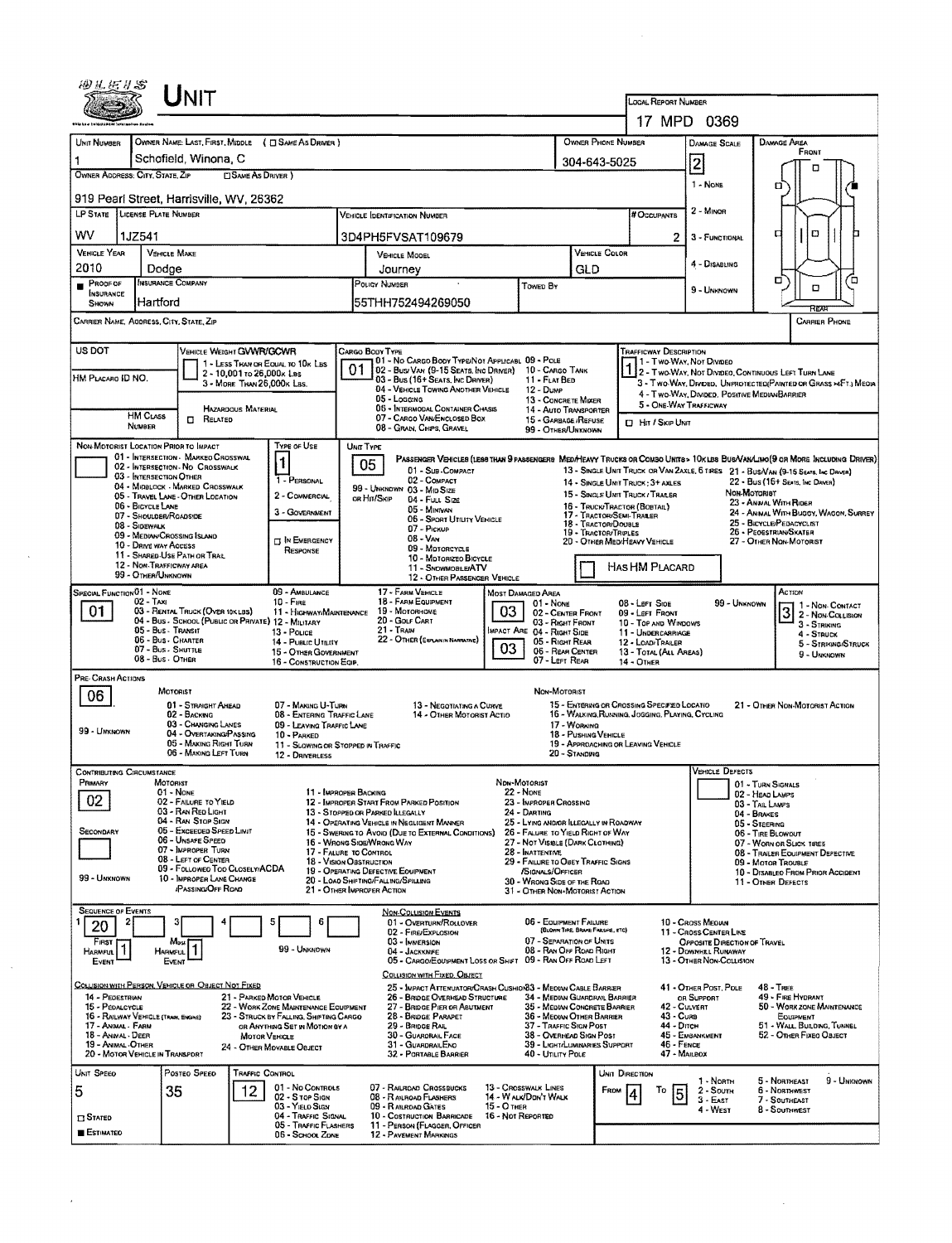| 田巴尼り名                                                                                                                                                                                                                                                                                                                                                                                                                           |                                    | UNIT                                                                                    |                            |                                                                   |              |                                                                                                  |                                  |                                                                             |                                                  |                         |                                                  |                                                       |                                                                   |                                                                                                                              |  |  |
|---------------------------------------------------------------------------------------------------------------------------------------------------------------------------------------------------------------------------------------------------------------------------------------------------------------------------------------------------------------------------------------------------------------------------------|------------------------------------|-----------------------------------------------------------------------------------------|----------------------------|-------------------------------------------------------------------|--------------|--------------------------------------------------------------------------------------------------|----------------------------------|-----------------------------------------------------------------------------|--------------------------------------------------|-------------------------|--------------------------------------------------|-------------------------------------------------------|-------------------------------------------------------------------|------------------------------------------------------------------------------------------------------------------------------|--|--|
|                                                                                                                                                                                                                                                                                                                                                                                                                                 |                                    |                                                                                         |                            |                                                                   |              |                                                                                                  |                                  | <b>LOCAL REPORT NUMBER</b>                                                  |                                                  |                         |                                                  |                                                       |                                                                   |                                                                                                                              |  |  |
|                                                                                                                                                                                                                                                                                                                                                                                                                                 |                                    |                                                                                         |                            |                                                                   |              |                                                                                                  |                                  |                                                                             | 17 MPD 0369                                      |                         |                                                  |                                                       |                                                                   |                                                                                                                              |  |  |
| <b>UNIT NUMBER</b><br>2                                                                                                                                                                                                                                                                                                                                                                                                         |                                    | Powers, Joanne, M                                                                       |                            | OWNER NAME: LAST, FIRST, MIDDLE ( C) SAME AS DRIVER )             |              | <b>OWNER PHONE NUMBER</b>                                                                        |                                  |                                                                             | <b>DAMAGE SCALE</b><br>$\vert 4 \vert$           |                         | DAMAGE AREA<br>FRONT                             |                                                       |                                                                   |                                                                                                                              |  |  |
| OWNER ADDRESS: CITY, STATE, ZIP                                                                                                                                                                                                                                                                                                                                                                                                 |                                    |                                                                                         | □SAME AS DRIVER)           |                                                                   | 740-502-1775 |                                                                                                  | п                                |                                                                             |                                                  |                         |                                                  |                                                       |                                                                   |                                                                                                                              |  |  |
|                                                                                                                                                                                                                                                                                                                                                                                                                                 |                                    | 38520 CR 33, Warsaw, OH, 43844                                                          |                            |                                                                   |              |                                                                                                  |                                  |                                                                             |                                                  |                         |                                                  | 1 - NONE                                              |                                                                   | □                                                                                                                            |  |  |
| LP STATE LICENSE PLATE NUMBER                                                                                                                                                                                                                                                                                                                                                                                                   |                                    |                                                                                         |                            |                                                                   |              |                                                                                                  |                                  | # Occupants                                                                 | 2 - MINOR                                        |                         |                                                  |                                                       |                                                                   |                                                                                                                              |  |  |
| OН                                                                                                                                                                                                                                                                                                                                                                                                                              | 999XXZ                             |                                                                                         |                            |                                                                   |              | 1J8HG58N46C299200                                                                                |                                  |                                                                             |                                                  |                         |                                                  | 3 - FUNCTIONAL                                        |                                                                   | $\Box$<br>◻                                                                                                                  |  |  |
| <b>VEHICLE YEAR</b>                                                                                                                                                                                                                                                                                                                                                                                                             |                                    | <b>VEHICLE MAKE</b>                                                                     |                            |                                                                   |              | <b>VEHICLE COLOR</b><br><b>VEHICLE MODEL</b>                                                     |                                  |                                                                             |                                                  |                         |                                                  | 4 - Disabling                                         |                                                                   |                                                                                                                              |  |  |
| 2006<br>Proof of                                                                                                                                                                                                                                                                                                                                                                                                                | Jeep                               | <b>INSURANCE COMPANY</b>                                                                |                            |                                                                   |              | Commander<br>POLICY NUMBER                                                                       |                                  |                                                                             | GRY                                              |                         |                                                  |                                                       |                                                                   | ้ต<br>■                                                                                                                      |  |  |
| <b>INSURANCE</b><br>SHOWN                                                                                                                                                                                                                                                                                                                                                                                                       | Farmers                            |                                                                                         |                            |                                                                   |              | Towed By<br>186881046                                                                            |                                  |                                                                             |                                                  |                         |                                                  | 9 - Unknown                                           |                                                                   | 口                                                                                                                            |  |  |
| ਕਿਸ਼ਨ<br>CARRIER NAME, ADORESS, CITY, STATE, ZIP<br><b>CARRIER PHONE</b>                                                                                                                                                                                                                                                                                                                                                        |                                    |                                                                                         |                            |                                                                   |              |                                                                                                  |                                  |                                                                             |                                                  |                         |                                                  |                                                       |                                                                   |                                                                                                                              |  |  |
| US DOT<br>VEHICLE WEIGHT GVWR/GCWR<br><b>TRAFFICWAY DESCRIPTION</b><br>Cargo Booy Type<br>01 - No CARGO BODY TYPE/NOT APPLICABL 09 - POLE<br>1 - Two-Way, Not Divideo                                                                                                                                                                                                                                                           |                                    |                                                                                         |                            |                                                                   |              |                                                                                                  |                                  |                                                                             |                                                  |                         |                                                  |                                                       |                                                                   |                                                                                                                              |  |  |
| HM PLACARD ID NO.                                                                                                                                                                                                                                                                                                                                                                                                               |                                    |                                                                                         | 2 - 10,001 To 26,000 K LBS | 1 - LESS THAN OR EQUAL TO 10K LBS                                 |              | 02 - Bus/Van (9-15 Seats, Inc Driver)<br>03 - Bus (16+ Seats, Inc Driver)                        |                                  | 10 - Cargo Tank<br>11 - FLAT BED                                            |                                                  |                         |                                                  |                                                       |                                                                   | 1 2 - Two-Way, Not Divideo, Continuous Left Turn Lane                                                                        |  |  |
|                                                                                                                                                                                                                                                                                                                                                                                                                                 |                                    |                                                                                         | 3 - MORE THAN 26.000K LBS. |                                                                   |              | 04 - VEHICLE TOWINO ANDTHER VEHICLE<br>05 - Loccing                                              |                                  | <b>12 - DUMP</b><br>13 - CONCRETE MIXER                                     |                                                  |                         |                                                  | 4 - Two-Way, Divided. Positive Median Barrier         |                                                                   | 3 - Two-WAY, DIVIDED, UNPROTECTED (PAINTED OR GRASS >4FT.) MEDIA                                                             |  |  |
|                                                                                                                                                                                                                                                                                                                                                                                                                                 | <b>HM CLASS</b>                    | $\Box$<br>RELATED                                                                       | HAZARDOUS MATERIAL         |                                                                   |              | 06 - INTERMODAL CONTAINER CHASIS<br>07 - CARGO VAN ENCLOSED BOX                                  |                                  | 14 - Auto Transporter<br>15 - GARBAGE /REFUSE                               |                                                  |                         |                                                  | 5 - ONE-WAY TRAFFICWAY                                |                                                                   |                                                                                                                              |  |  |
|                                                                                                                                                                                                                                                                                                                                                                                                                                 | <b>NUMBER</b>                      |                                                                                         |                            |                                                                   |              | 08 - GRAIN, CHIPS, GRAVEL                                                                        |                                  | 99 - OTHER/UNKNOWN                                                          |                                                  |                         | D Hit / Skip UNIT                                |                                                       |                                                                   |                                                                                                                              |  |  |
|                                                                                                                                                                                                                                                                                                                                                                                                                                 |                                    | NON-MOTORIST LOCATION PRIOR TO IMPACT<br>01 - INTERSECTION - MARKEO CROSSWAL            |                            | Type or Use<br>1                                                  |              | UNIT TYPE                                                                                        |                                  |                                                                             |                                                  |                         |                                                  |                                                       |                                                                   | PASSENGER VEHICLES (LESS THAN 9 PASSENGERS MED/HEAVY TRUCKS OR COMBO UNITS > 10KLES BUS/VAM/LIMO(9 OR MORE INCLUDING DRIVER) |  |  |
|                                                                                                                                                                                                                                                                                                                                                                                                                                 |                                    | 02 - INTERSECTION - NO CROSSWALK<br>03 - INTERSECTION OTHER                             |                            | 1 - PERSONAL                                                      |              | 06<br>01 - Sub COMPACT<br>02 - COMPACT                                                           |                                  |                                                                             |                                                  |                         | 14 - SINGLE UNIT TRUCK: 3+ AXLES                 |                                                       |                                                                   | 13 - SINGLE UNIT TRUCK OR VAN 2AXLE, 6 TIRES 21 - BUS/VAN (9-15 SEATS, INC DRIVER)<br>22 - Bus (16+ Seats, Inc Driver)       |  |  |
|                                                                                                                                                                                                                                                                                                                                                                                                                                 |                                    | 04 - MIDBLOCK - MARKED CROSSWALK<br>05 - TRAVEL LANE - OTHER LOCATION                   |                            | 2 - COMMERCIAL                                                    |              | 99 - UNKNOWN 03 - MIO SIZE<br>OR HIT/SKIP<br>04 - Fuu, Size                                      |                                  |                                                                             |                                                  |                         | 15 - SINGLE UNIT TRUCK / TRAILER                 |                                                       | NON-MOTORIST                                                      | 23 - ANIMAL WITH RIDER                                                                                                       |  |  |
|                                                                                                                                                                                                                                                                                                                                                                                                                                 | 06 - BICYCLE LANE<br>08 - SIDEWALK | 07 - SHOULDER/ROADSIDE                                                                  |                            | 3 - GOVERNMENT                                                    |              | 05 - Minivan<br>06 - SPORT UTILITY VEHICLE                                                       |                                  |                                                                             | 17 - TRACTOR/SEMI-TRAILER<br>18 - TRACTOR/DDUBLE |                         | 16 - TRUCK/TRACTOR (BOBTAL)                      |                                                       | 24 - ANIMAL WITH BUGGY, WAGON, SURREY<br>25 - BICYCLE/PEDACYCLIST |                                                                                                                              |  |  |
|                                                                                                                                                                                                                                                                                                                                                                                                                                 | 10 - DRIVE WAY ACCESS              | 09 - MEDIAN/CROSSING ISLANO                                                             |                            | <b>DIN EMERGENCY</b>                                              |              | 07 - Pickup<br>19 - TRACTOR/TRIPLES<br>$08 - V_{AN}$                                             |                                  |                                                                             |                                                  |                         | 20 - OTHER MEO/HEAVY VEHICLE                     | 26 - PEOESTRIAN/SKATER<br>27 - OTHER NON-MOTORIST     |                                                                   |                                                                                                                              |  |  |
|                                                                                                                                                                                                                                                                                                                                                                                                                                 |                                    | 11 - Shared-Use Path or Trail<br>12 - Non-Trafficway area                               |                            | RESPONSE                                                          |              | 09 - MOTORCYCLE<br>10 - MOTORIZED BICYCLE                                                        |                                  |                                                                             |                                                  |                         |                                                  |                                                       |                                                                   |                                                                                                                              |  |  |
|                                                                                                                                                                                                                                                                                                                                                                                                                                 | 99 - OTHER/UNKNOWN                 |                                                                                         |                            |                                                                   |              | 11 - SNOWMOBILE/ATV<br>12 - OTHER PASSENGER VEHICLE                                              |                                  |                                                                             |                                                  |                         | HAS HM PLACARD                                   |                                                       |                                                                   |                                                                                                                              |  |  |
| <b>SPECIAL FUNCTION 01 - NONE</b>                                                                                                                                                                                                                                                                                                                                                                                               | 02 - Taxi                          |                                                                                         |                            | 09 - AMBULANCE<br>$10 -$ Fire                                     |              | 17 - FARM VEHICLE<br>$\sim$<br>18 - FARM EQUIPMENT                                               |                                  | <b>MOST DAMAGED AREA</b><br>$01 - None$                                     |                                                  |                         | 08 - LEFT SIDE                                   | 99 - UNKNOWN                                          |                                                                   | ACTION<br>1 1 - Non-Contact                                                                                                  |  |  |
| 01                                                                                                                                                                                                                                                                                                                                                                                                                              |                                    | 03 - RENTAL TRUCK (OVER 10K LBS)<br>04 - Bus - SCHOOL (PUBLIC OR PRIVATE) 12 - MILITARY |                            | 11 - HIGHWAY/MAINTENANCE                                          |              | 19 - Мотовноме<br>20 - Golf CART                                                                 | 07                               | 02 - CENTER FRONT<br>03 - Right Front                                       |                                                  |                         | 09 - LEFT FRONT<br>10 - TOP AND WINDOWS          |                                                       |                                                                   | $42$ - Non-Collision<br>3 - STRIKING                                                                                         |  |  |
|                                                                                                                                                                                                                                                                                                                                                                                                                                 |                                    | 05 - Bus Transit<br>06 - Bus - Charter                                                  |                            | 13 - Pouce<br>14 - Pusuc Unuty                                    |              | $21 -$ Train<br>22 - OTHER (EXPLAIN IN NARRATIVE)                                                |                                  | <b>IMPACT ARE 04 - RIGHT SIDE</b><br>05 - RIGHT REAR                        |                                                  |                         | 11 - UNDERCARRIAGE<br>12 - LOAD/TRAILER          |                                                       |                                                                   | 4 - STRUCK<br>5 - STRIKING/STRUCK                                                                                            |  |  |
|                                                                                                                                                                                                                                                                                                                                                                                                                                 |                                    | 07 - Bus - SHUTTLE<br>08 - Bus - OTHER                                                  |                            | 15 - OTHER GOVERNMENT<br>16 - CONSTRUCTION EQIP.                  |              | 07<br>06 - REAR CENTER<br>07 - LEFT REAR                                                         |                                  |                                                                             |                                                  |                         | 13 - TOTAL (ALL AREAS)<br>14 - OTHER             | 9 - Unknown                                           |                                                                   |                                                                                                                              |  |  |
| PRE- CRASH ACTIONS                                                                                                                                                                                                                                                                                                                                                                                                              |                                    |                                                                                         |                            |                                                                   |              |                                                                                                  |                                  |                                                                             |                                                  |                         |                                                  |                                                       |                                                                   |                                                                                                                              |  |  |
| 01                                                                                                                                                                                                                                                                                                                                                                                                                              |                                    | MOTORIST<br>01 - STRAIGHT AHEAD                                                         |                            | 07 - MAKING U-TURN                                                |              | 13 - NEGOTIATING A CURVE                                                                         |                                  | NON-MOTORIST                                                                |                                                  |                         | 15 - ENTERING OR CROSSING SPECIFIED LOCATIO      |                                                       |                                                                   | 21 - OTHER NON-MOTORIST ACTION                                                                                               |  |  |
| 99 - UNKNOWN                                                                                                                                                                                                                                                                                                                                                                                                                    |                                    | 02 - BACKING<br>03 - CHANGING LANES                                                     |                            | 08 - ENTERING TRAFFIC LANE<br>09 - LEAVING TRAFFIC LANE           |              | 14 - OTHER MOTORIST ACTIO                                                                        |                                  |                                                                             | 17 - WORKING                                     |                         | 16 - WALKING, RUNNING, JOGGING, PLAYING, CYCLING |                                                       |                                                                   |                                                                                                                              |  |  |
|                                                                                                                                                                                                                                                                                                                                                                                                                                 |                                    | 04 - OVERTAKING/PASSING<br>05 - MAKING RIGHT TURN                                       |                            | 10 - PARKED<br>11 - SLOWING OR STOPPED IN TRAFFIC                 |              |                                                                                                  |                                  |                                                                             | 18 - PUSHING VEHICLE                             |                         | 19 - APPROACHING OR LEAVING VEHICLE              |                                                       |                                                                   |                                                                                                                              |  |  |
| <b>CONTRIBUTING CIRCUMSTANCE</b>                                                                                                                                                                                                                                                                                                                                                                                                |                                    | 06 - MAKING LEFT TURN                                                                   |                            | 12 - DRIVERLESS                                                   |              |                                                                                                  |                                  |                                                                             | 20 - STANDING                                    |                         |                                                  | <b>VEHICLE DEFECTS</b>                                |                                                                   |                                                                                                                              |  |  |
| PRIMARY                                                                                                                                                                                                                                                                                                                                                                                                                         |                                    | MOTORIST<br>01 - None                                                                   |                            | 11 - IMPROPER BACKING                                             |              |                                                                                                  | NON-MOTORIST                     | <b>22 - NONE</b>                                                            |                                                  |                         |                                                  |                                                       | 01 - TURN SIGNALS                                                 |                                                                                                                              |  |  |
| 01                                                                                                                                                                                                                                                                                                                                                                                                                              |                                    | 02 - FAILURE TO YIELD<br>03 - RAN REO LIGHT                                             |                            |                                                                   |              | 12 - IMPROPER START FROM PARKED POSITION<br>13 - STOPPED OR PARKEO ILLEGALLY                     |                                  | 23 - IMPROPER CROSSING<br>24 - DARTING                                      |                                                  |                         |                                                  |                                                       | 02 - HEAD LAMPS<br>03 - TAIL LAMPS                                |                                                                                                                              |  |  |
| SECONDARY                                                                                                                                                                                                                                                                                                                                                                                                                       |                                    | 04 - RAN STOP SIGN<br>05 - Excesped Speed Limit                                         |                            |                                                                   |              | 14 - OPERATING VEHICLE IN NEGLIGENT MANNER<br>15 - SWERING TO AVOID (DUE TO EXTERNAL CONDITIONS) |                                  | 25 - LYING AND/OR ILLEGALLY IN ROADWAY<br>26 - FALURE TO YIELD RIGHT OF WAY |                                                  |                         |                                                  |                                                       | 04 - Brakes<br>05 - STEERING<br>06 TIRE BLOWOUT                   |                                                                                                                              |  |  |
|                                                                                                                                                                                                                                                                                                                                                                                                                                 |                                    | 06 - UNSAFE SPEED<br>07 - IMPROPER TURN                                                 |                            | 17 - FALURE TO CONTROL                                            |              | 16 - WRONG SIDE/WRONG WAY                                                                        |                                  | 27 - NOT VISBLE (DARK CLOTHING)<br>28 - INATTENTIVE                         |                                                  |                         |                                                  |                                                       |                                                                   | 07 - WORN OR SLICK TIRES<br>08 - TRALER EQUIPMENT DEFECTIVE                                                                  |  |  |
|                                                                                                                                                                                                                                                                                                                                                                                                                                 |                                    | 08 - LEFT OF CENTER<br>09 - FOLLOWEO TOO CLOSELY/ACDA                                   |                            | 18 - VISION OBSTRUCTION                                           |              | 19 - OPERATING DEFECTIVE EQUIPMENT                                                               |                                  | 29 - FAILURE TO OBEY TRAFFIC SIGNS<br>/SIGNALS/OFFICER                      |                                                  |                         |                                                  |                                                       |                                                                   | 09 - MOTOR TROUBLE<br>10 - DISABLED FROM PRIOR ACCIOENT                                                                      |  |  |
| 99 - Unknown                                                                                                                                                                                                                                                                                                                                                                                                                    |                                    | 10 - IMPROPER LANE CHANGE<br>/PASSING/OFF ROAD                                          |                            | ١                                                                 |              | 20 - LOAD SHIFTING/FALLING/SPILLING<br>21 - OTHER IMPROPER ACTION                                |                                  | 30 - WRONG SIDE DF THE ROAD<br>31 - OTHER NON-MOTORIST ACTION               |                                                  |                         |                                                  |                                                       | 11 - OTHER DEFECTS                                                |                                                                                                                              |  |  |
| <b>SEQUENCE OF EVENTS</b>                                                                                                                                                                                                                                                                                                                                                                                                       |                                    |                                                                                         |                            |                                                                   |              | <b>NON-COLLISION EVENTS</b>                                                                      |                                  |                                                                             |                                                  |                         |                                                  |                                                       |                                                                   |                                                                                                                              |  |  |
| 20                                                                                                                                                                                                                                                                                                                                                                                                                              |                                    |                                                                                         |                            | 5<br>6                                                            |              | 01 - OVERTURN/ROLLOVER<br>02 - FIRE/EXPLOSION                                                    |                                  | 06 - EQUIPMENT FAILURE                                                      | (BLOWN TIRE, BRAKE FALURE, ETC)                  |                         |                                                  | 10 - Cross Median<br>11 - Cross CENTER LINE           |                                                                   |                                                                                                                              |  |  |
| FIRST<br>HARMFUL                                                                                                                                                                                                                                                                                                                                                                                                                |                                    | Most<br><b>HARMFUL</b>                                                                  |                            | 99 - UNKNOWN                                                      |              | 03 - IMMERSION<br>04 - JACKKNIFE                                                                 |                                  | 07 - SEPARATION OF UNITS<br>08 - RAN OFF ROAD RIGHT                         |                                                  |                         |                                                  | OPPOSITE DIRECTION OF TRAVEL<br>12 - DOWNHILL RUNAWAY |                                                                   |                                                                                                                              |  |  |
| EVENT                                                                                                                                                                                                                                                                                                                                                                                                                           |                                    | EVENT                                                                                   |                            |                                                                   |              | 05 - CARGO/EQUIPMENT LOSS OR SHIFT<br>COLLISION WITH FIXED, OBJECT                               |                                  | 09 - RAN OFF ROAD LEFT                                                      |                                                  |                         |                                                  | 13 - OTHER NON-COLLISION                              |                                                                   |                                                                                                                              |  |  |
| 14 - PEDESTRIAN                                                                                                                                                                                                                                                                                                                                                                                                                 |                                    | COLLISION WITH PERSON, VEHICLE OR OBJECT NOT FIXED                                      |                            |                                                                   |              | 25 - IMPACT ATTENUATOR/CRASH CUSHION33 - MEDIAN CABLE BARRIER                                    |                                  |                                                                             |                                                  |                         |                                                  | 41 - OTHER POST, POLE                                 |                                                                   | <b>48 - TREE</b><br>49 - FIRE HYDRANT                                                                                        |  |  |
| 15 - PEOALCYCLE                                                                                                                                                                                                                                                                                                                                                                                                                 |                                    |                                                                                         |                            | 21 - PARKEO MOTOR VEHICLE<br>22 - WORK ZONE MAINTENANCE EQUIPMENT |              | 26 - BRIDGE OVERHEAD STRUCTURE<br>27 - BRIDGE PIER OR ABUTMENT                                   |                                  | 34 - Median Guardrail Barrier<br>35 - MEDIAN CONCRETE BARRIER               |                                                  |                         | 42 - CULVERT                                     | or Support                                            |                                                                   | 50 - WORKZONE MAINTENANCE                                                                                                    |  |  |
| 43 - Cura<br>16 - RAILWAY VEHICLE (TRAIN, ENGINE)<br>23 - STRUCK BY FALLING, SHIFTING CARGO<br>28 - BRIDGE PARAPET<br>36 - MEDIAN OTHER BARRIER<br>EQUIPMENT<br>44 - Олсн<br>51 - WALL, BULOING, TUNNEL<br>29 - BRIDGE RAIL<br>37 - TRAFFIC SIGN POST<br>17 - ANIMAL - FARM<br>OR ANYTHING SET IN MOTION BY A<br>45 - EMBANKMENT<br>30 - GUARDRAIL FACE<br>38 - OVERHEAD SIGN POST<br>18 - Anmal - Deer<br><b>MOTOR VEHICLE</b> |                                    |                                                                                         |                            |                                                                   |              |                                                                                                  |                                  |                                                                             |                                                  | 52 - Отнев Гіхео Овлест |                                                  |                                                       |                                                                   |                                                                                                                              |  |  |
| 19 - ANIMAL OTHER<br>20 - MOTOR VEHICLE IN TRANSPORT                                                                                                                                                                                                                                                                                                                                                                            |                                    |                                                                                         |                            | 24 - OTHER MOVABLE OBJECT                                         |              | 31 - GUARORAILEND<br>32 - PORTABLE BARRIER                                                       |                                  | 39 - LIGHT/LUMINARIES SUPPORT<br>40 - UTILITY POLE                          |                                                  |                         | 46 - FENCE<br>47 - MAILBOX                       |                                                       |                                                                   |                                                                                                                              |  |  |
| UNIT SPEED                                                                                                                                                                                                                                                                                                                                                                                                                      |                                    | POSTEO SPEED                                                                            | TRAFFIC CONTROL            |                                                                   |              |                                                                                                  |                                  |                                                                             |                                                  |                         | UNIT DIRECTION                                   |                                                       |                                                                   |                                                                                                                              |  |  |
| 30                                                                                                                                                                                                                                                                                                                                                                                                                              |                                    | 35                                                                                      | 12                         | 01 - No CONTROLS<br>02 - S TOP SIGN                               |              | 07 - RAILROAD CROSSBUCKS<br>08 - RAILROAD FLASHERS                                               |                                  | 13 - CROSSWALK LINES<br>14 - WALK/DON'T WALK                                |                                                  | FROM                    | Ta                                               | 1 - North<br>2 - South                                |                                                                   | 5 - NORTHEAST<br>9 - Unknown<br>6 - NORTHWEST                                                                                |  |  |
| <b>CI STATED</b>                                                                                                                                                                                                                                                                                                                                                                                                                |                                    |                                                                                         |                            | 03 - YIELD SIGN<br>04 - TRAFFIC SIGNAL                            |              | 09 - RAILROAD GATES<br>10 - Costruction Barricage                                                | 15 - O THER<br>16 - Not Reported |                                                                             |                                                  |                         |                                                  | $3 - E$ AST<br>4 - West                               |                                                                   | 7 - SOUTHEAST<br>8 - SOUTHWEST                                                                                               |  |  |
| 11 - PERSON (FLAGGER, OFFICER<br>05 - TRAFFIC FLASHERS<br><b>ESTIMATED</b><br>12 - PAVEMENT MARKINGS<br>06 - SCHOOL ZONE                                                                                                                                                                                                                                                                                                        |                                    |                                                                                         |                            |                                                                   |              |                                                                                                  |                                  |                                                                             |                                                  |                         |                                                  |                                                       |                                                                   |                                                                                                                              |  |  |

 $\hat{\mathcal{A}}$ 

 $\hat{\mathcal{A}}$